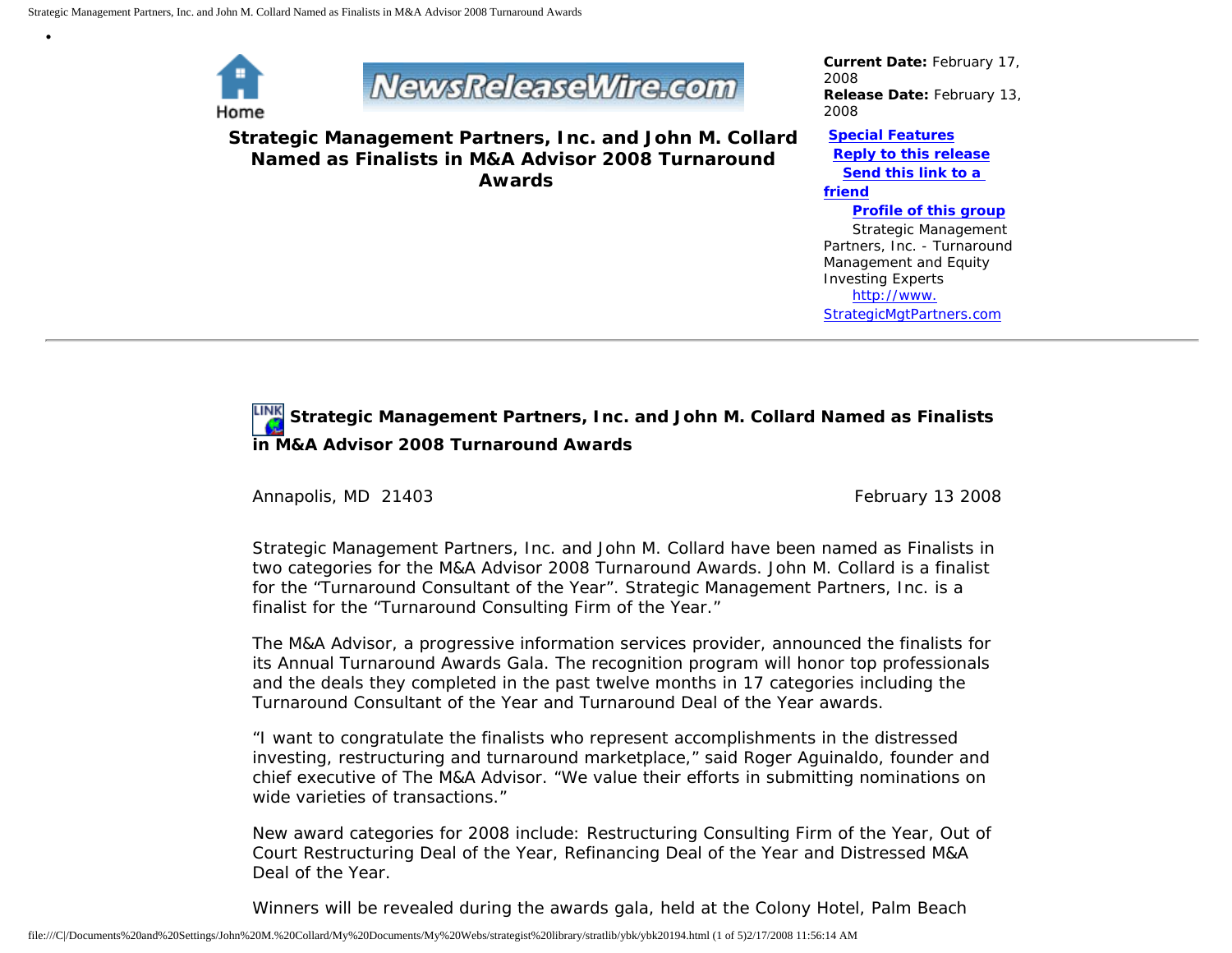[\( www.TheColonyPalmBeach.com \(561\) 655-5430\)](http://www.thecolonypalmbeach.com/), on February 25, 2008. The gala culminates Distressed Investing Conference, Are You Capturing Value? organized by The M&A Advisor [\(www.MAAdvisor.com \(718\) 997-7900\)](http://www.maadvisor.com/). [M&A Finalists](http://members.aol.com/stratlib/mafinalists.pdf)

The conference will keynote Mr. Wilbur Ross, Chief Executive Officer and Chairman of WL Ross & Co., a visionary in investing in and turning around distressed assets.

Mr. Collard said "we are very proud to be named as finalists by the M&A Advisory judging panel, this is truly an honor. There are many deserving firms and turnaround professionals in this industry doing excellent work; we are delighted to be singled out for these awards. Thank you for this elite recognition."

[Strategic Management Partners, Inc.](http://www.strategicmgtpartners.com/) is a nationally recognized turnaround management firm specializing in interim executive leadership, turnaround and crisis management, asset recovery, corporate renewal governance, and investing in underperforming distressed troubled companies. Based in Annapolis, Maryland, the company remains small and focused by design, and measures its success in terms of client company growth, assets recovered, return on invested capital, and jobs saved and created. SMP helps its clients recover assets, restore value to troubled portfolio companies, prepare entities for 'cash out' at maximum value, support litigation, and invest private equity into underperforming distressed troubled opportunities.

"Our industry is changing; more private equity and hedge fund investors are seeking the help of turnaround experts, and many are adding this talent to their senior management teams. Regardless of who employs the turnaround manager, their unique expertise is required to be successful in this market. Private equity investors recognize genuine valueadd when they bring in turnaround professionals either to run a troubled asset or advise them on investing in underperforming distressed troubled companies in which they want to invest."

## MAJOR AWARDS

Turnaround Consultant of the Year John M. Collard, Chairman, Strategic Management Partners, Inc. James Harney, President, Harney Management Partners, LLC Patrick M. O'Keefe, Founder, Managing Partner, O'Keefe & Associates Kenneth Naglewski, Managing Director, Focus Management Group

## FIRM OF THE YEAR AWARDS

Turnaround Consulting Firm of the Year AlixPartners Focus Management Group LLC O'Keefe & Associates Strategic Management Partners, Inc.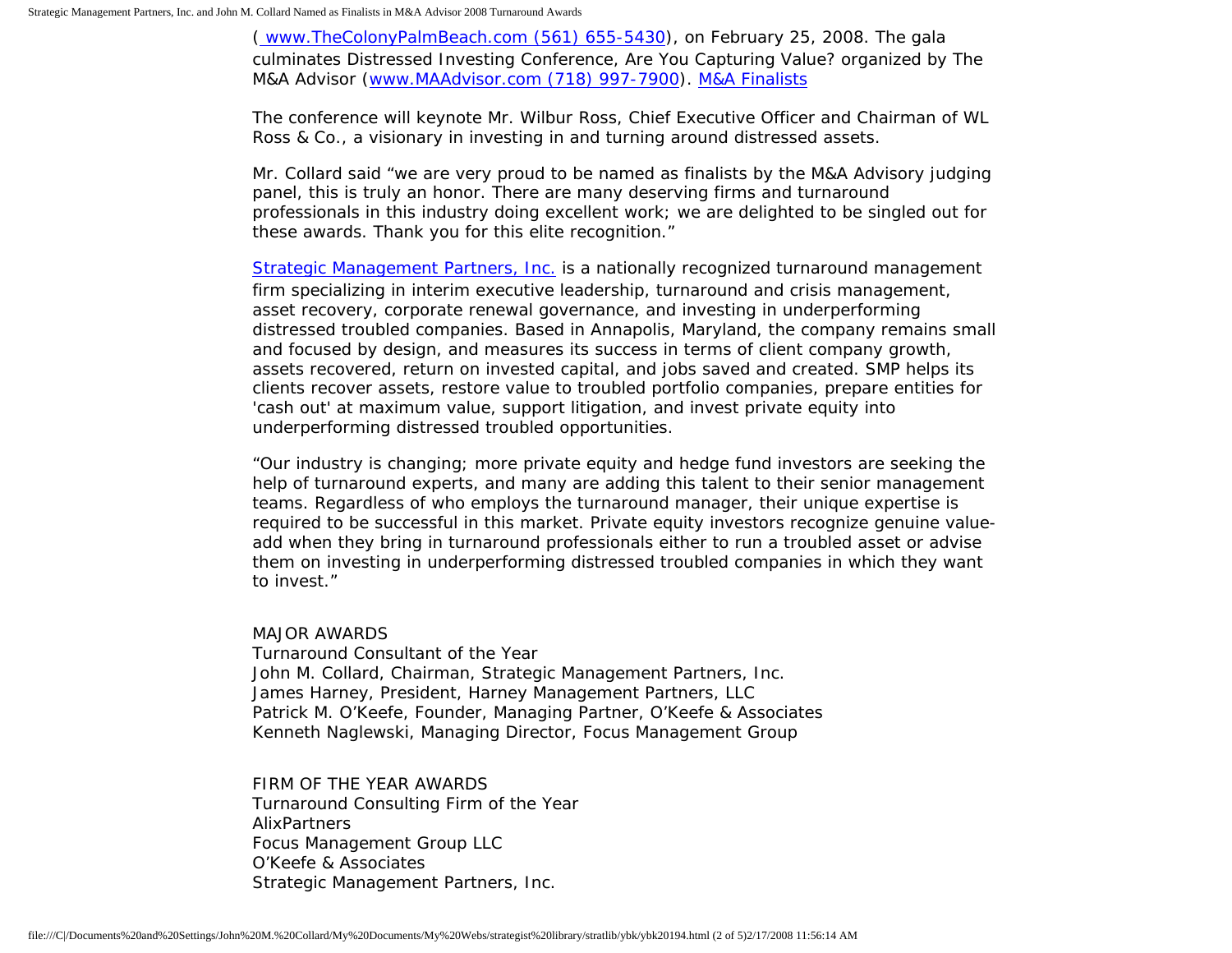[#](http://members.aol.com/Strategist/home.html)[#](http://members.aol.com/Strategist/sitemap.html)[#](http://members.aol.com/Strategist/urllist.txt)

Reference:

[www.StrategicMgtPartners.com](http://www.strategicmgtpartners.com/)

[www.StrategistLibrary.com](http://members.aol.com/stratlib3/libindx.html)

**[M&A Finalists](http://members.aol.com/stratlib/mafinalists.pdf)** 

The M&A Advisor Distressed Investing Conference Agenda [Agenda and Speakers](http://www.maadvisor.net/feb08/agendafeb2008.htm)

[www.MAAdvisor.com](http://www.maadvisor.com/)

[Turnaround Management Association www.turnaround.org](http://www.turnaround.org/)

John M. Collard (John@StrategicMgtPartners.com) Chairman Strategic Management Partners, Inc. 522 Horn Point Drive Annapolis, MD 21403 Phone : 410-263-9100 Fax : 410-263-6094

[www.StrategicMgtPartners.com](http://www.strategicmgtpartners.com/)

More Information [M&A Finalists](http://members.aol.com/stratlib/mafinalists.pdf)



[Contact John M. Collard](http://www.expertclick.com/expertClick/contact/default.cfm?Action=ContactExpert&GroupID=1016)

[Ask a question with InterviewNetS](http://www.expertclick.com/expertClick/contact/default.cfm?GroupID=1016)M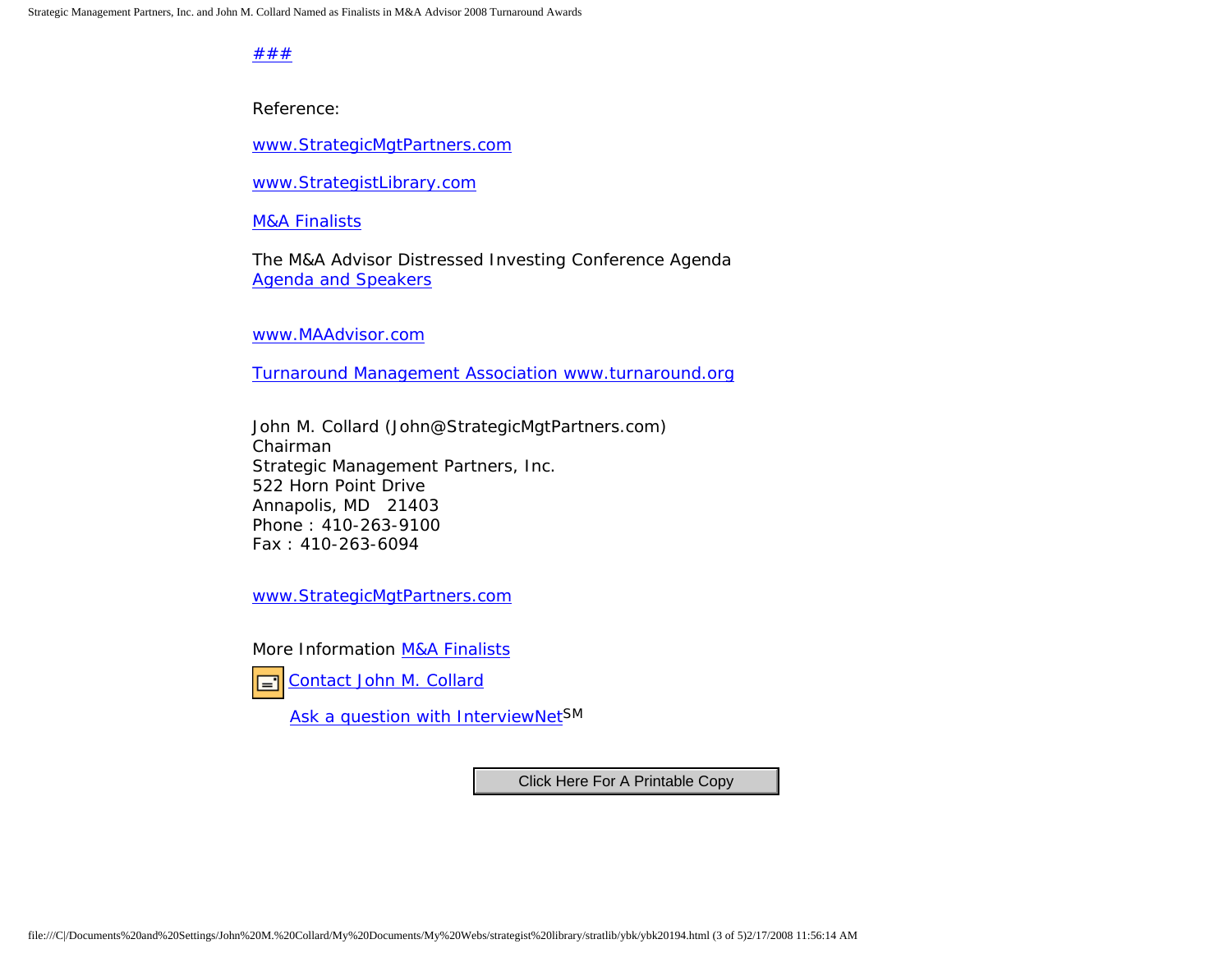|     | Other experts on these topics:   |
|-----|----------------------------------|
| 1.  | <b>Management</b>                |
| 2.  | Leadership                       |
| 3.  | <b>Planning</b>                  |
| 4.  | <b>Invest</b>                    |
| 5.  | <b>Strategy</b>                  |
| 6.  | <b>Small Business</b>            |
| 7.  | <b>Strategic Planning</b>        |
| 8.  | <b>Advisor</b>                   |
| 9.  | <b>Valuation</b>                 |
| 10. | <b>Transition</b>                |
| 11. | <b>Value</b>                     |
| 12. | <b>Bankruptcy</b>                |
| 13. | <b>Crisis Management</b>         |
| 14. | <b>Investment management</b>     |
| 15. | <b>Governance</b>                |
| 16. | <b>CEO Effectiveness</b>         |
| 17. | <b>Executive Leadership</b>      |
| 18. | <b>Turnaround</b>                |
| 19. | <b>Corporate Change</b>          |
| 20. | <b>Ethical Issues/Management</b> |
| 21. | <b>Startup</b>                   |
| 22. | <b>Corporate Restructuring</b>   |
| 23. | <b>Executive Transition</b>      |
| 24. | <b>Turnaround Management</b>     |
| 25. | <b>Venture Capital</b>           |
| 26. | <b>Asset Recovery</b>            |
| 27. | <b>Corporate Renewal</b>         |